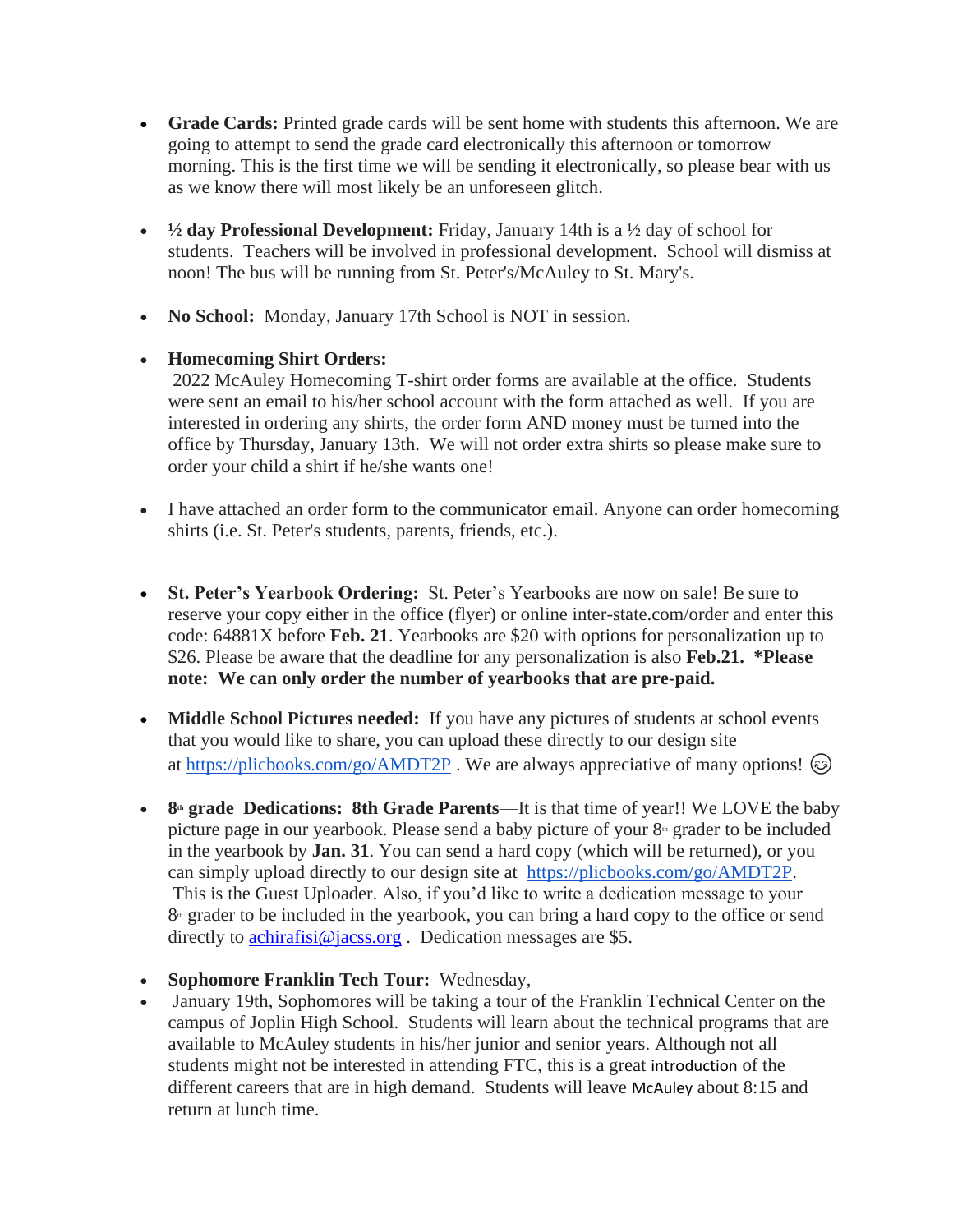#### • **Cross Country Academic All State:**

The following high school cross country athletes have earned Missouri Track and Cross Country Coaches Association Academic All-State honors:

**Kendall Ramsey-Sophomore Kevin Tran-Senior Phillip Motazedi-Junior**

In order to qualify for academic all-state, athletes must participate in the state series and attain a GPA of 3.60 or above. **CONGRATULATIONS!!**

- **Sisters of Mercy Project--They need your help!:** During January, the Sisters of Mercy in Missouri are collecting coupons from the newspaper and magazines for military personnel. They can be current or ones which expired recently since they can still be used by the military. Please bring any coupons you can collect to the office and we will get them to Sr. Joan.
- Help support your Booster Club by showing your school spirit and purchase your WARRIOR WEAR! If you would like to purchase any warrior apparel, please visit [Jacsstore.itemorder.com.](http://jacsstore.itemorder.com/)

# **Sporting Events**

Monday, January 10th

St. Peter's Boys Game POSTPONED Tuesday, January 11th Game only

McAuley Boys and Girls Basketball vs. Sheldon 5:30 p.m. Varsity only Varsity Girls 5:30 p.m. Varsity Boys Following

Thursday, January 13th St. Peter's Boys Basketball @ Joplin 6:00 p.m.

Friday, January 14th McAuley Boys and Girls Basketball @ Verona 5:30 p.m. JV Boys Varsity Girls Varsity Boys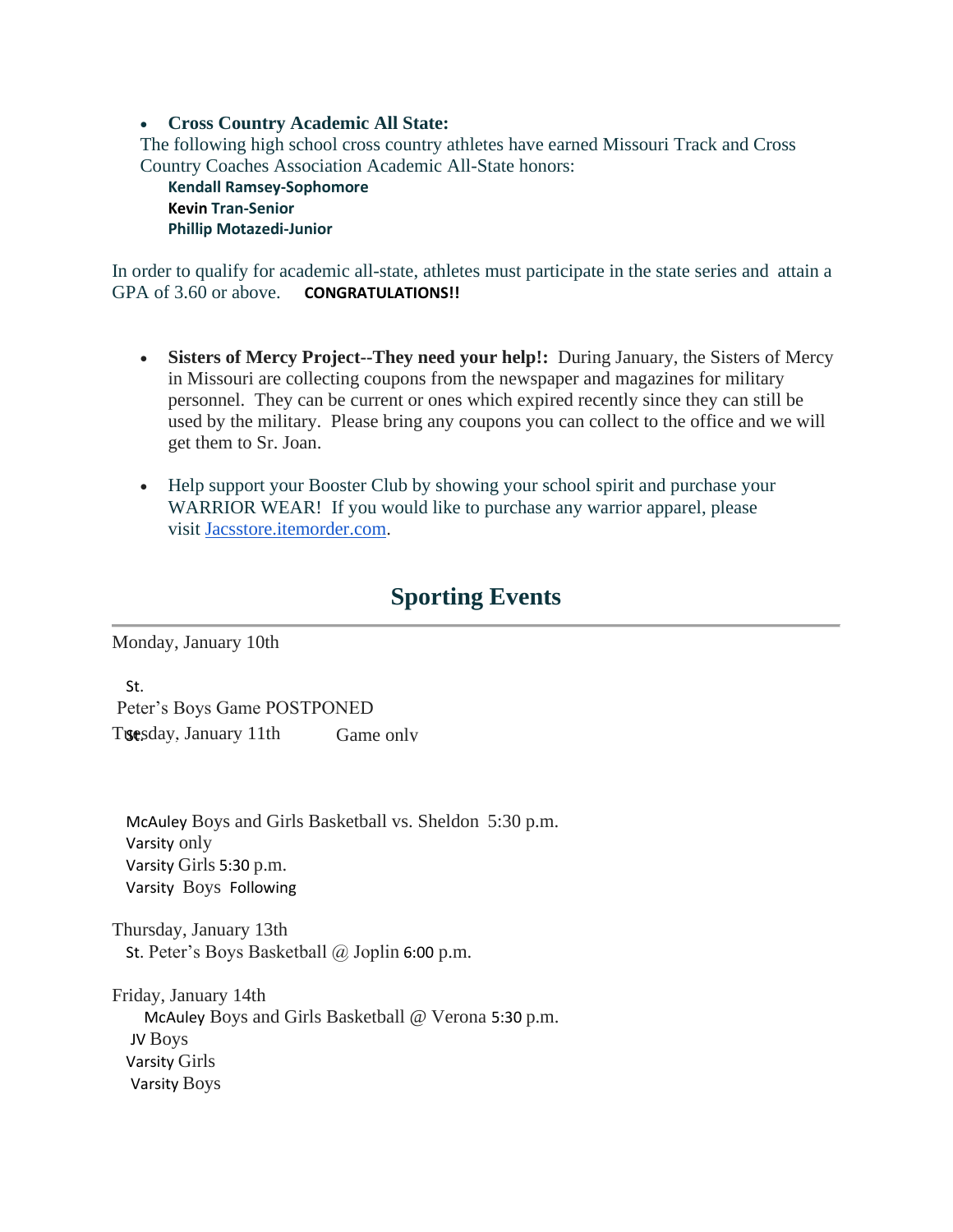### **Friday Dress**

Friday, January Lath

## **Lunch Menu**

Monday, January 10th Pizza Hut Pepperoni Pizza

Tuesday, January 11th In House Catering Chili Dogs Tater Tots Pasta Salad Dessert

Wednesday, January 12th In House Catering Chicken Noodle Soup Hot Roll Broccoli Cookie

Thursday, January 13th In House Catering Breakfast Burritos Hash Browns Peaches

Friday, January 14th In House Catering ½ day of School Sack Lunch Sandwich and Chips Pudding and Banana

# **St. Mary's/St. Peter's Youth Group**

**St. Mary's/St. Peter's**

**Youth Group is open to all our McAuley High School students! (Public school high school students too!)**